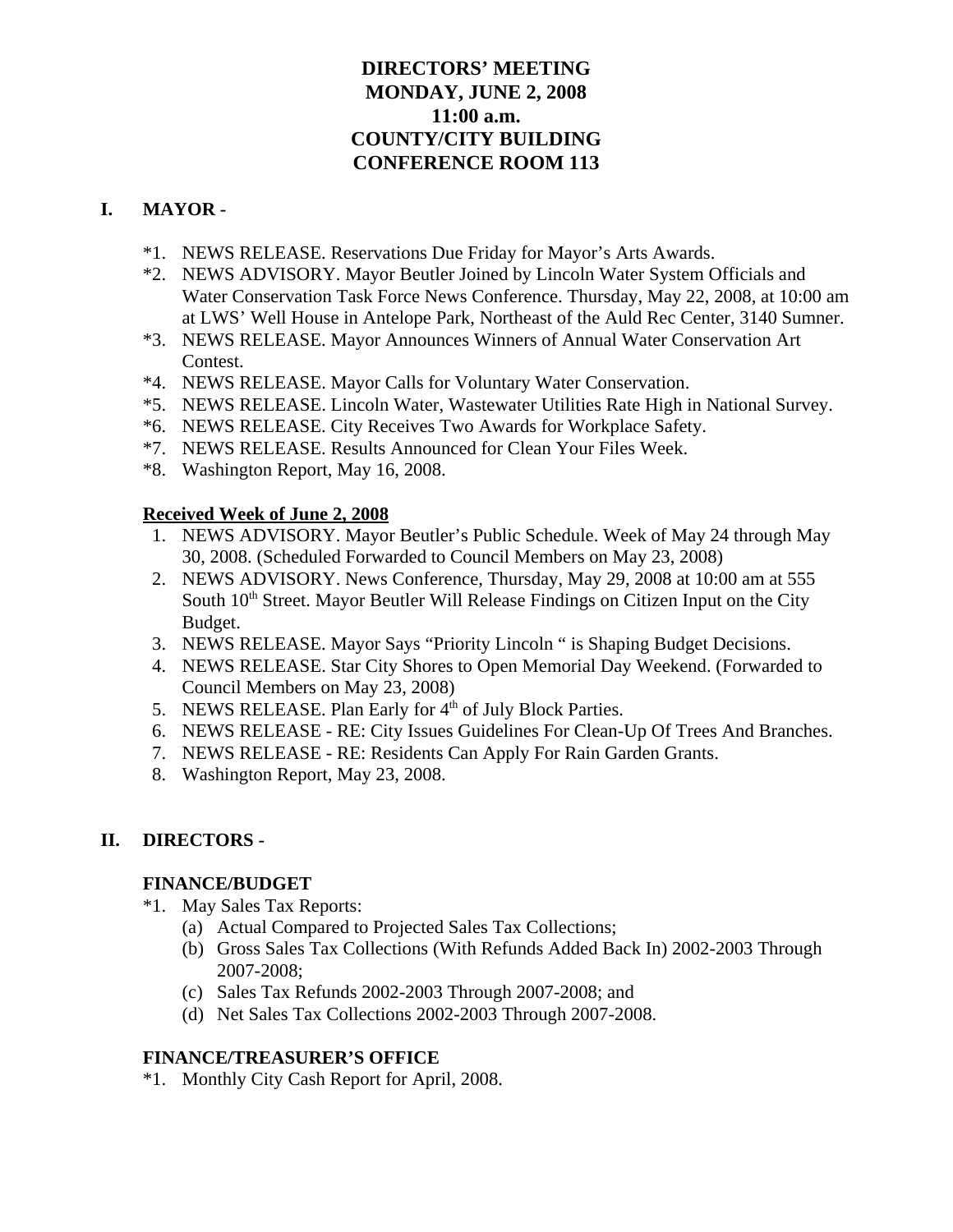# **PLANNING**

- \*1. Minutes of Special Public Hearing Before the Planning Commission on CIP/TIP Held May 14, 2008.
- \*2. Reply to Susan Schultz Regarding Special Permit 08015.

## **Received Week of June 2, 2008**

- 1. 2008 Comprehensive Plan Annual Review:
	- Comp Plan Amendment No. 08002 (84<sup>th</sup> and Van Dorn Street)
	- Comp Plan Amendment No. 08004 (62<sup>nd</sup> and Old Cheney Road)
	- Comp Plan Amendment No. 08005 (N.W.  $48<sup>th</sup>$  and W. Holdrege)
	- Comp Plan Amendment No. 08006 (S.W.  $12<sup>th</sup>$  and W. Denton Road)
	- Comp Plan Amendment No. 08011 (City Annexation Policy)
- 2. E-Mail & Pictures from Susan Schultz RE: Bill #08R-82: Special Permit #08015 Pending List.

## **PLANNING COMMISSION FINAL ACTION** .....

- \*1. Preliminary Plat #08004, Superior Crescent Addition. North  $35<sup>th</sup>$  Street & Superior Street - Resolution No. PC-01121.
- \*2. Comprehensive Plan Conformance #08009 Permanent Conservation Easement. S.W. 12<sup>th</sup> Street & W. Denton Road - Resolution No. PC-01120.

## **PUBLIC WORKS & UTILITIES**

\*1. Memo from Greg MacLean, Public Works/Utilities Director - RE: 2006 Crash Report for the City of Lincoln, Nebraska (Report Copies Distributed to Council Members. Copy on File in City Council Office)

## **URBAN DEVELOPMENT**

 1. Public Information Open House, Thursday, June 5, 2008 at Cedar's Northbridge Community Center, 1533 No.  $27<sup>th</sup>$  Street. Programs and Projects Planned for 2008-2009 Fiscal Year.

# **III. CITY CLERK -**

# **IV. COUNCIL REQUESTS/CORRESPONDENCE -** None

## **V. MISCELLANEOUS -**

- \*1. E-Mail from Shannon McGovern RE: Examples Given for Funding New Jail with Racing Facility.
- \*2. Letter from Judy Halstead, Lincoln Action Program RE: Resignation of Executive Director Sue Hinrichs. (Delivered to Council Members, 05/19/08, a.m., Prior to Meetings)
- \*3. InterLinc Correspondence from Kaylene Martin RE: Before and After School, and Other Programs, Being Eliminated.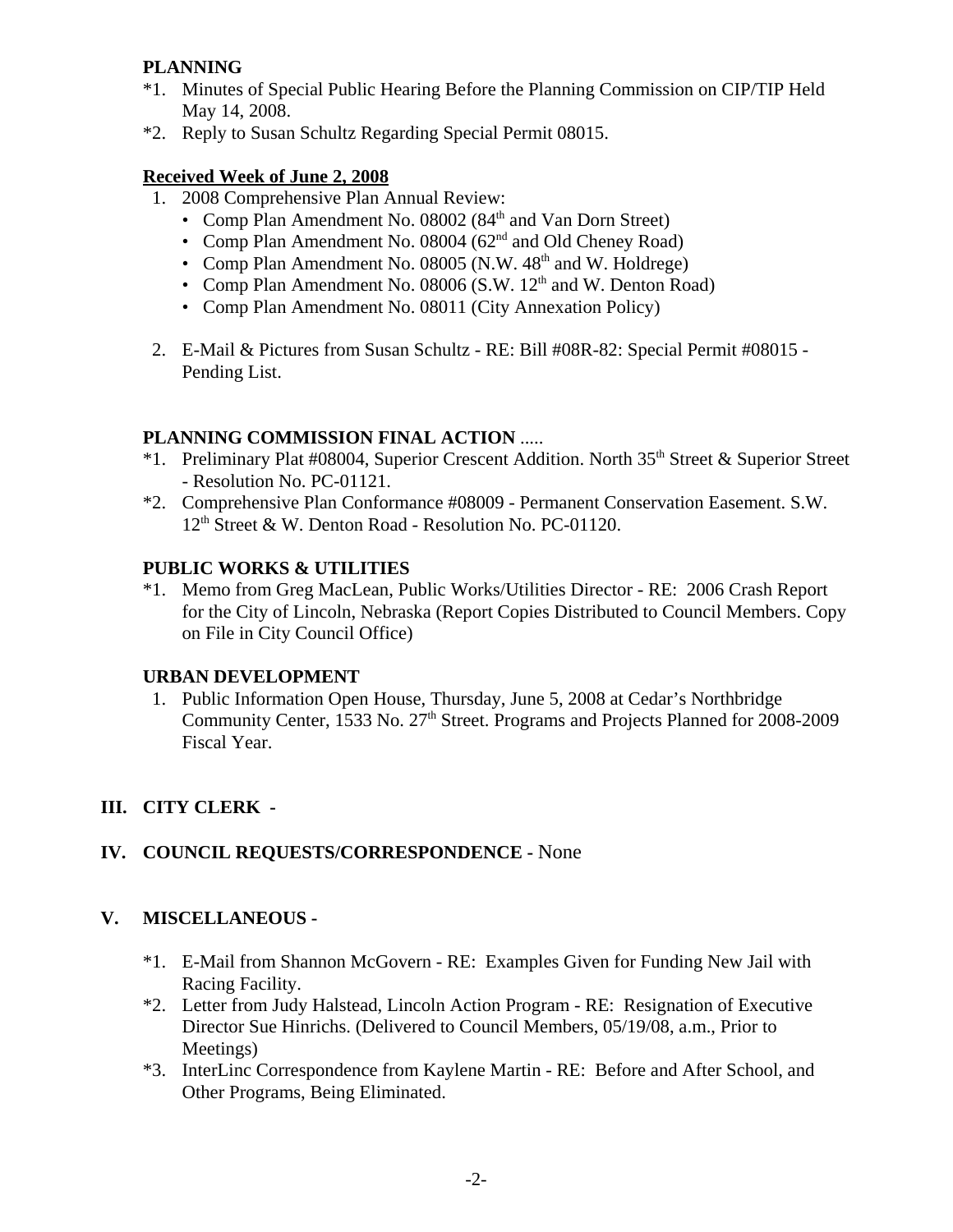\*4. InterLinc Correspondence from George Buckner - RE: Have Option of Receiving or Declining to Receive Phone Books.

## **Received Week of June 2, 2008**

- 1. E-Mail from Joan Anderson RE: Community Learning Centers Provide Activities and Education for Parents and Children. Very Sad to Hear City Funding May Be Cut.
- 2. E-Mail from Shannon McGovern RE: Jail Financing.

## **VI. ADJOURNMENT**

## **\*HELD OVER FROM MAY 26, 2008.**

F:\FILES\CITYCOUN\WP\da060208.wpd.mmm/tjg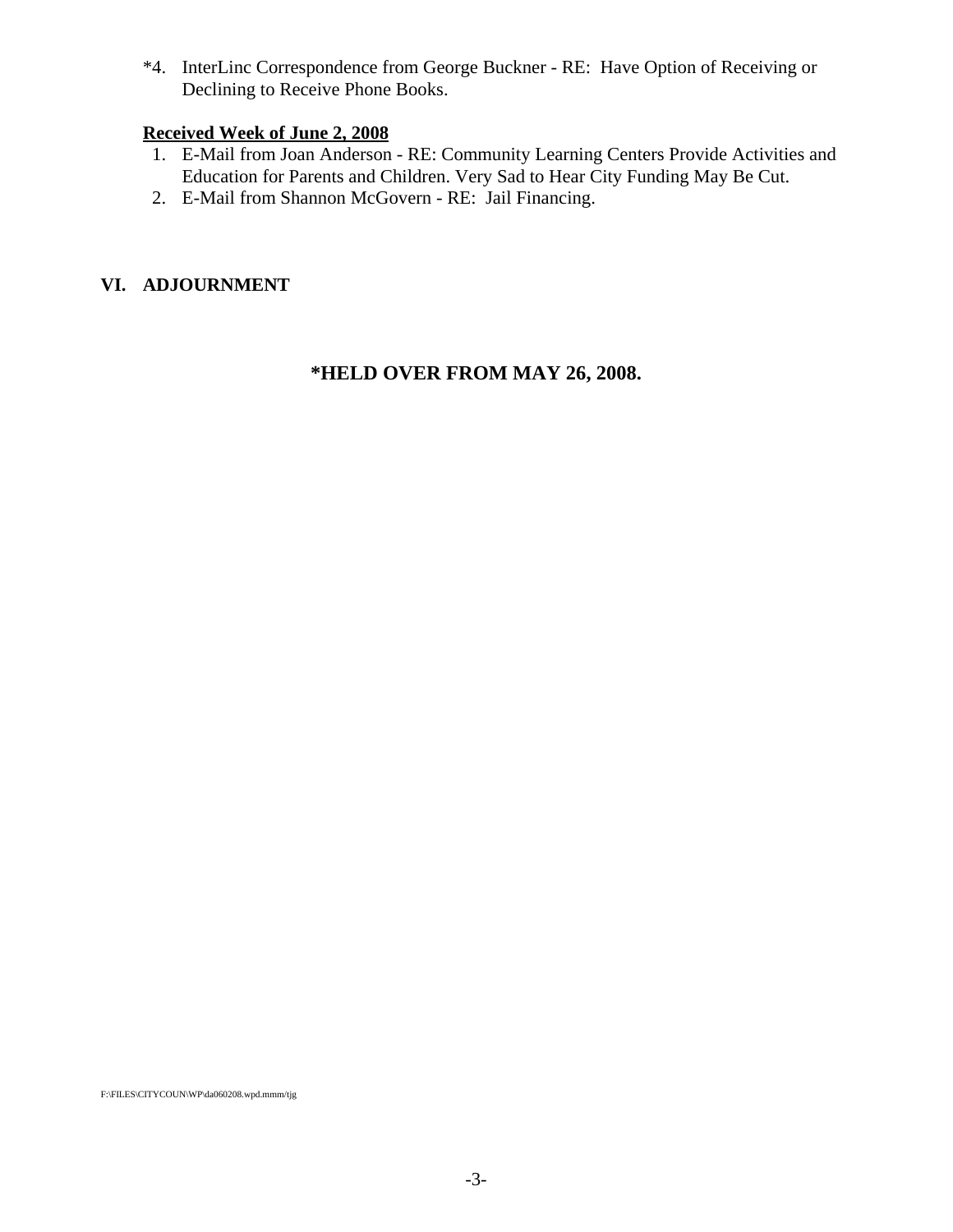### **DIRECTORS' MEETING MINUTES MONDAY, JUNE 2, 2008 11:00 a.m. COUNTY/CITY BUILDING CONFERENCE ROOM 113**

**Council Members Present:** Robin Eschliman, Chair; Doug Emery, Vice-Chair; Jon Camp, Jonathan Cook, Dan Marvin, John Spatz, Ken Svoboda

**Others Present:** Mayor Chris Beutler, Rick Hoppe, Trish Owen, Denise Pearce, Lin Quenzer, Mayor's Office; City Clerk Joan Ross; John Hendry, City Attorney; Directors and Department Heads; and Tammy Grammer, City Council Staff.

Meeting convened at 11:01 a.m.

Location Announcement of the Nebraska Open Meetings Act: A Copy of the Nebraska Open Meetings Act is Located on the Wall at the Rear of this Room.

#### **I. MAYOR -**

Mayor Chris Beutler called on Directors. Greg MacLean (Public Works & Utilities Director) reported that Public Works is working with the Parks Department on some of the debris removal. They started last week, there's quite a bit more and so they are going to continue to do that, they are starting this morning in the Havelock area and will be hauling to the landfill. They will track the cost on it and figure out a way to handle that appropriately in the future.

Mr. Marvin commented his neighbor lost a street tree they did chop it up and had it down by the street. Who is hauling that away or what's the procedure for street trees. Mr. MacLean responded if it's a street tree, they will haul it away, if it is stacked up that makes it convenient and tell them thank-you for us. If they have already taken care of the tree and chopped it up, leave it by the street and they can notify us because they may not know that was a street tree if they have already cleaned up and stacked it. But, if it is a private tree and it falls in the right-of-way it's their responsibility.

Ms. Eschliman asked if there was any help available for elderly or disabled residents who need help with tree removal. Diane Gonzolas (Citizens Information Center Director) replied she will check with Volunteer Partners, Wayne Svoboda and see if he has anybody doing that kind of thing. Mr. MacLean commented he will also check on it and get back to her. Mayor Beutler commented Diane (Gonzolas) you'll be sure to get back to the chair also have Lynn Johnson (Parks & Recreation Director) get back to her today if there's further information.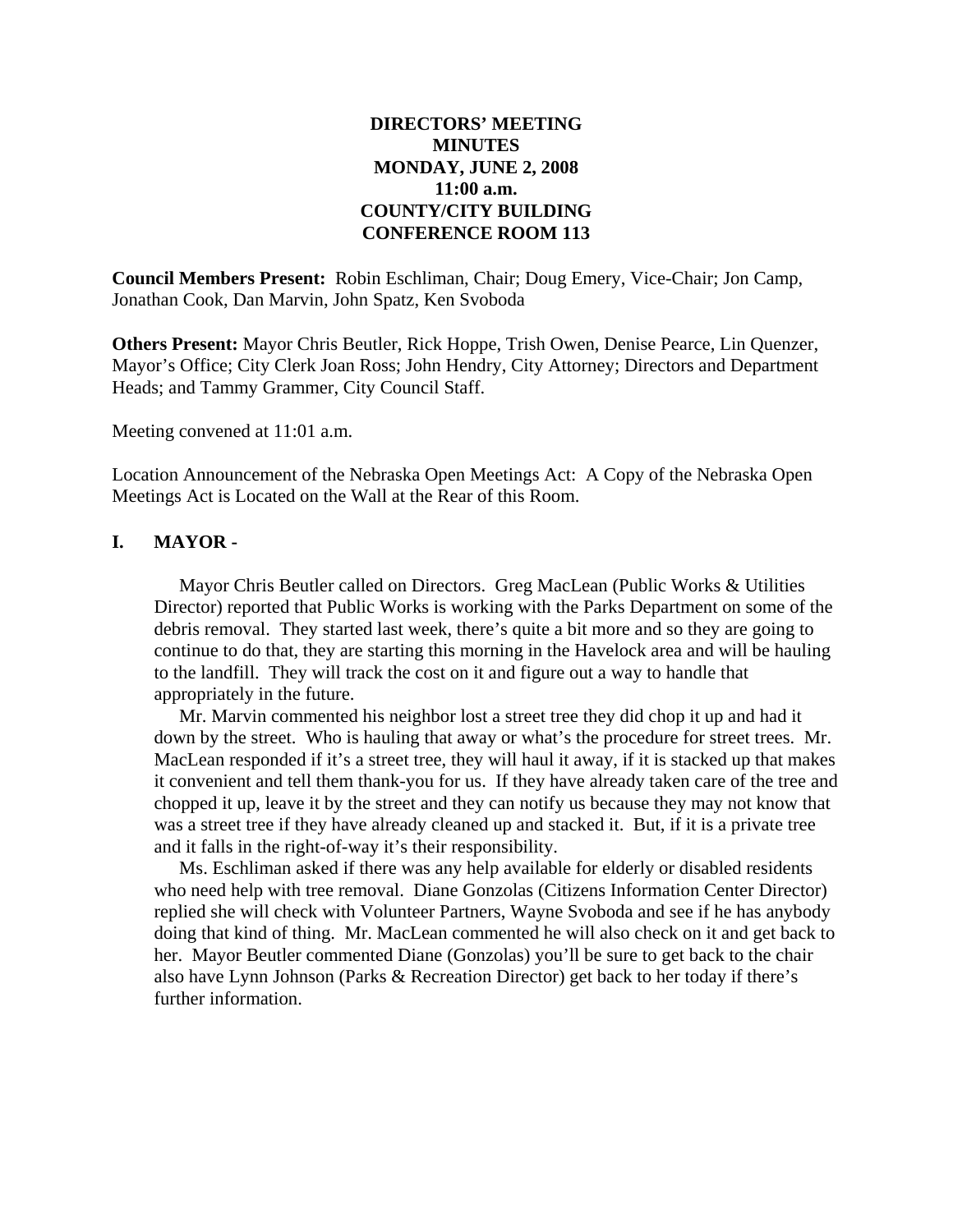Mayor Beutler stated at the request of the chair regarding an item you will have before you this afternoon an ordinance proposing to make four or five different changes and clarifying the status of the Librarian Assistant in the City. How it relates to the Mayor's Office, how it relates to City Council and his plan was to talk to them during the public hearing session this afternoon. In particular the chair suggested if there are questions that you want to be sure that he answers this afternoon, Council might have some questions that they would want him to know about before the Council meeting this afternoon. Generally speaking the whole subject matter came up because as you know Carol Connor has resigned as the Director. Which naturally caused him to look at the statutes, the ordinances relating to the whole system and from that review it became apparent to him that there were a number of clarifications and one or two changes that he thought should be recommended to Council. So that's basically what it is about and he will go over the five things that they have identified as being changed this afternoon. *[#15, 08-61, Amending Title 2 of the Lincoln Municipal Code relating to Officers, Departments and Personnel of the City of Lincoln by amending Section 2.02.020 to add the "Library Department" and the "Library Director" to the list of departments and directors under the supervision of the Mayor; by adding a new Section 2.02.085 to provide the Library Director shall have charge and supervision of the Library Department and to set forth the duties of the Library Director; by creating a new Chapter 2.25 entitled "Library Department" by adding a new Section 2.25.010 to establish the name of the department; by adding a new Section 2.25.020 to establish a process for the hiring and removal of the Library Director; by adding a new Section 2.25.030 to establish job duties of the Library Director; and by adding a new Section 2.25.040 to establish a procedure for performance reviews of the Library Director; by amending Section 2.76.070 to remove the Library Director position from classified service; and repealing Sections 2.02.020 and 2.76.070 of the Lincoln Municipal Code as hitherto existing.]*

- \*1. NEWS RELEASE RE: Reservations Due Friday for Mayor's Arts Awards. NO COMMENTS
- \*2. NEWS ADVISORY RE: Mayor Beutler Joined by Lincoln Water System Officials and Water Conservation Task Force News Conference on 05/22/08 at 10:00 a.m. at LWS' Well House in Antelope Park, Northeast of the Auld Rec Center, 3140 Sumner. - NO COMMENTS
- \*3. NEWS RELEASE RE: Mayor Announces Winners of Annual Water Conservation Art Contest. - NO COMMENTS
- \*4. NEWS RELEASE RE: Mayor Calls for Voluntary Water Conservation. NO COMMENTS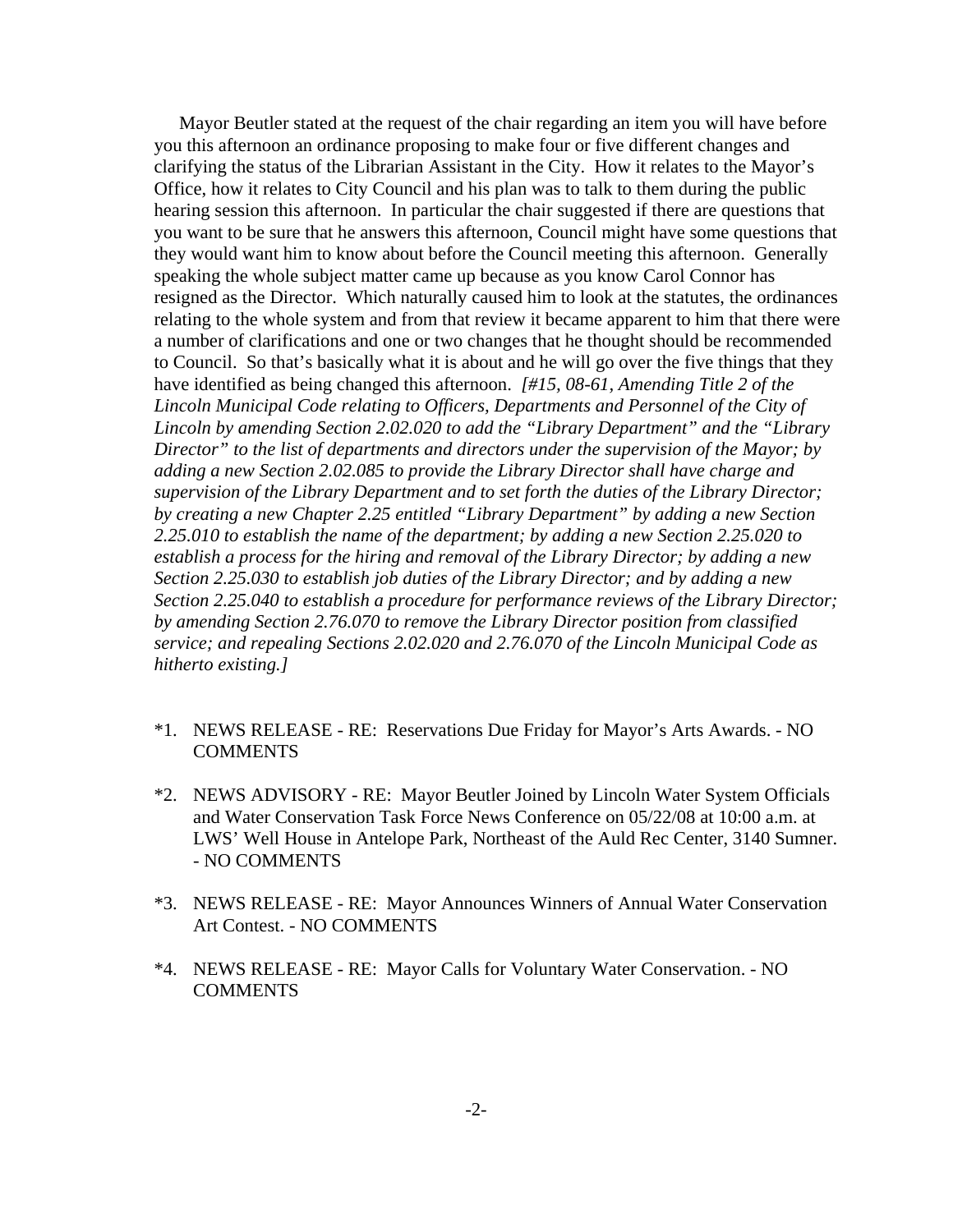- \*5. NEWS RELEASE RE: Lincoln Water, Wastewater Utilities Rate High in National Survey. - NO COMMENTS
- \*6. NEWS RELEASE RE: City Receives Two Awards for Workplace Safety. NO COMMENTS
- \*7. NEWS RELEASE RE: Results Announced for Clean Your Files Week. NO COMMENTS
- \*8. Washington Report May 16, 2008. NO COMMENTS

#### **Received Week of June 2, 2008**

- 1. NEWS ADVISORY RE: Mayor Beutler's Public Schedule Week of May 24 through May 30, 2008 (Forwarded to Council Members on 05/23/08). - NO **COMMENTS**
- 2. NEWS ADVISORY RE: News Conference on 05/29/08 at 10:00 a.m. at 555 South  $10<sup>th</sup>$  Street - Mayor Beutler Will Release Findings on Citizen Input on the City Budget. - NO COMMENTS
- 3. NEWS RELEASE RE: Mayor Says "Priority Lincoln " is Shaping Budget Decisions. - NO COMMENTS
- 4. NEWS RELEASE RE: Star City Shores to Open Memorial Day Weekend (Forwarded to Council Members on 05/23/08). - NO COMMENTS
- 5. NEWS RELEASE RE: Plan Early for 4<sup>th</sup> of July Block Parties. NO COMMENTS
- 6. NEWS RELEASE RE: City Issues Guidelines For Clean-Up Of Trees And Branches. - NO COMMENTS
- 7. NEWS RELEASE RE: Residents Can Apply For Rain Garden Grants. NO COMMENTS
- 8. Washington Report May 23, 2008. NO COMMENTS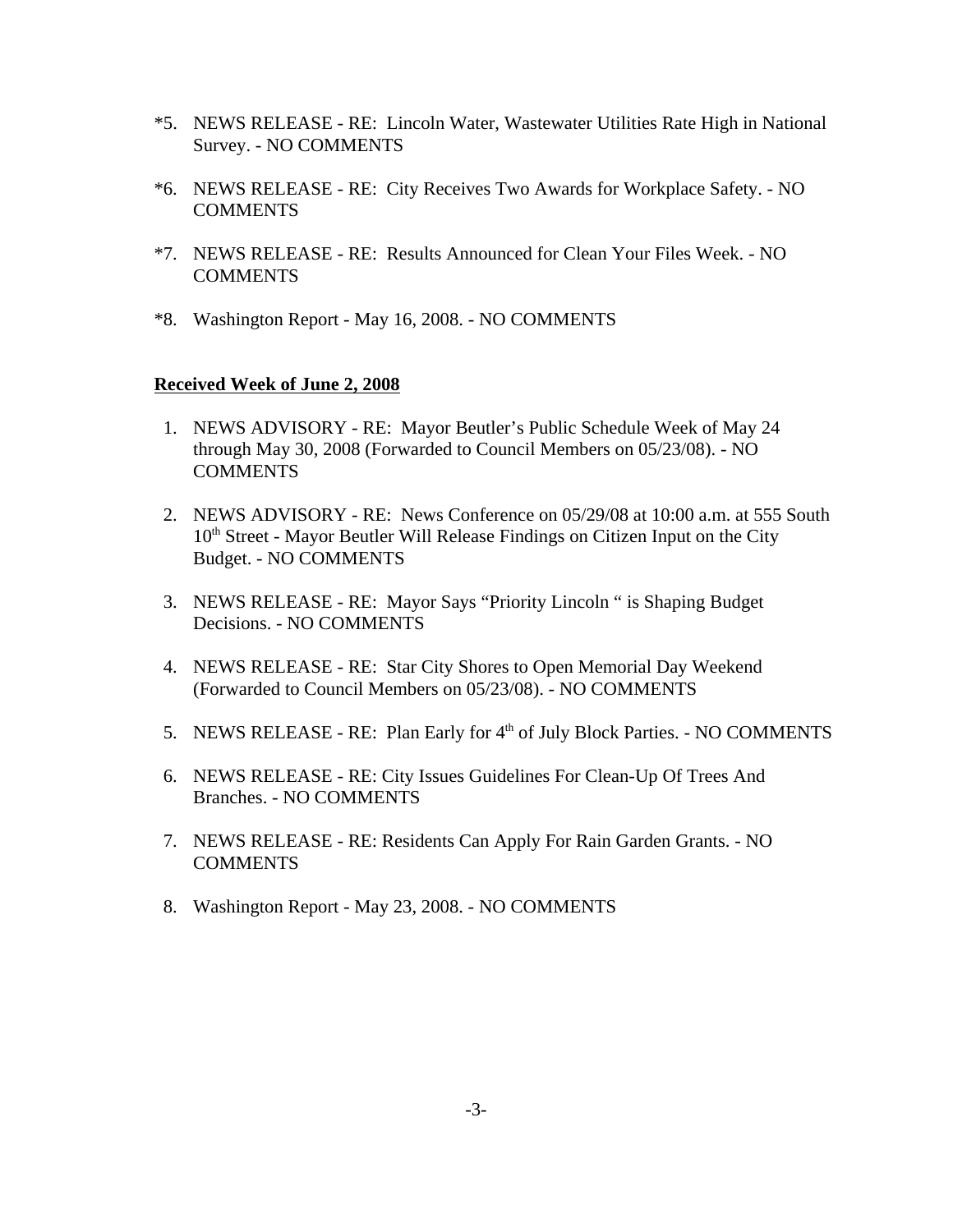### **II. DIRECTORS -**

## **FINANCE/BUDGET -**

- \*1. May Sales Tax Reports: ---- NO COMMENTS
	- (a.) Actual Compared to Projected Sales Tax Collections;
	- (b.) Gross Sales Tax Collections (With Refunds Added Back In) 2002-2003 Through 2007-2008;
	- (c.) Sales Tax Refunds 2002-2003 Through 2007-2008; and
	- (d.) Net Sales Tax Collections 2002-2003 Through 2007-2008.

#### **FINANCE/TREASURER'S OFFICE** -

\*1. Monthly City Cash Report for April, 2008. - NO COMMENTS

## **PLANNING** -

- \*1. Minutes of Special Public Hearing Before the Planning Commission on CIP/TIP Held May 14, 2008. - NO COMMENTS
- \*2. Reply to Susan Schultz RE: Special Permit 08015. NO COMMENTS

#### **Received Week of June 2, 2008**

- 1. 2008 Comprehensive Plan Annual Review: ----- NO COMMENTS
	- Comp Plan Amendment No. 08002 ( $84<sup>th</sup>$  and Van Dorn Street)
	- Comp Plan Amendment No. 08004 (62<sup>nd</sup> and Old Cheney Road)
	- Comp Plan Amendment No. 08005 (N.W.  $48<sup>th</sup>$  and W. Holdrege)
	- Comp Plan Amendment No. 08006 (S.W.  $12<sup>th</sup>$  and W. Denton Road)
	- Comp Plan Amendment No. 08011 (City Annexation Policy)
- 2. E-Mail & Pictures from Susan Schultz RE: Bill #08R-82: Special Permit #08015 Pending List. - NO COMMENTS

#### **PLANNING COMMISSION FINAL ACTION** .....

- \*1. Preliminary Plat #08004 Superior Crescent Addition North  $35<sup>th</sup>$  Street & Superior Street - Resolution No. PC-01121. - NO COMMENTS
- \*2. Comprehensive Plan Conformance #08009 Permanent Conservation Easement S.W. 12<sup>th</sup> Street & W. Denton Road - Resolution No. PC-01120. - NO COMMENTS

## **PUBLIC WORKS & UTILITIES -**

\*1. Memo from Greg MacLean, Public Works/Utilities Director - RE: 2006 Crash Report for the City of Lincoln, Nebraska (Report Copies Distributed to Council Members. Copy on File in City Council Office). - NO COMMENTS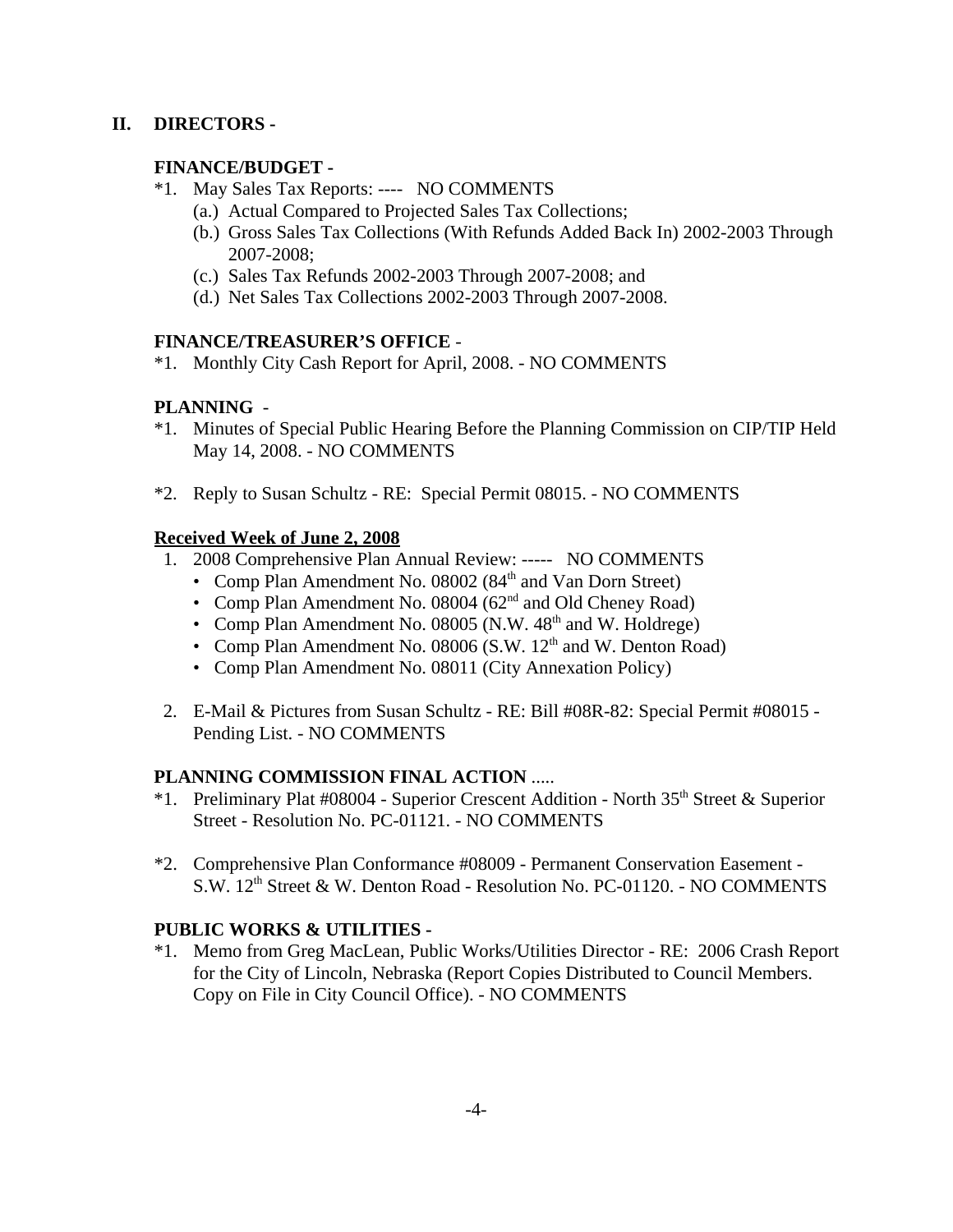#### **URBAN DEVELOPMENT -**

 1. Public Information Open House on 06/05/08 at Cedar's Northbridge Community Center, 1533 N. 27<sup>th</sup> Street - Programs and Projects Planned for 2008-2009 Fiscal Year. - NO COMMENTS

#### **III. CITY CLERK -**

City Clerk Joan Ross stated on their Agenda today, Item 12 under 'Public Hearing-Liquor Resolution' the City Clerk's Office spent some time on Thursday and Friday getting some responses back. They received response from Building & Safety on their site plan and Teresa (Meier) as we speak is working on getting responses from other departments, so that we know whether it's a go today or if they are going to have to put it on pending with a no date certain. *[#12 - Application of Magnolia Restaurant Inc. dba Magnolia Restaurant to expand its presently licensed premises by the addition of an L-shaped sidewalk café measuring approximately 13 feet by 84 feet to the south and east at 301 N. 8th Street.]* 

Items 13 & 14 under 'Public Hearing-Ordinances' will be called together. *[#13, 08-60, Change of Zone 08016 - Amending Title 27 of the Lincoln Municipal Code, the Zoning Code, by amending Section 27.63.170 relating to special permits for parking lots to allow the City Council to adjust the location of signs and parking under a special permit; amending Section 27.67.030 relating to general parking conditions to allow parking in the front yard under a special permit for parking lots pursuant to Section 27.63.170; and amending Section 27.69.030 relating to general sign provisions to allow signs in the front yard if authorized under the conditions of approval of the special permitted use found in Chapter 27.63; and repealing Sections 27.63.170, 27.67.030, and 27.69.030 of the Lincoln Municipal Code as hitherto existing.; and #14, 08R-119, Special Permit 08018 - Application of First Plymouth Congregational Church to allow a parking lot in a residential zoning district; to waive the minimum 15 foot site penetration; to allow parking in the front yard along S. 21st Street and F Street; and to allow for a sign in the front yard, on property generally located at S. 21st Street & F Street.]* 

#### **IV. COUNCIL REQUESTS/CORRESPONDENCE -**

#### **JON CAMP -**

Mr. Camp commented to Assistant Fire Chief Furasek while he was gone, Chief Ford e-mailed him the information on Station #1 roof replacement. He responded to Chief Ford that sounded fine that the ADA had done it, but he did not realize that to be a discretionary fund or emergency fund transfer. His question, why would this just not come out of the Fire Department budget? Assistant Fire Chief Furasek stated that Chief Ford and Assistant Chief Huff were working on it. The bid came in a lot more than what we were able to handle in the budget and he thought there was some direction that they would go back to the Council for the discretionary funds from what information he knows. He will check into it and have Chief Ford get back with him.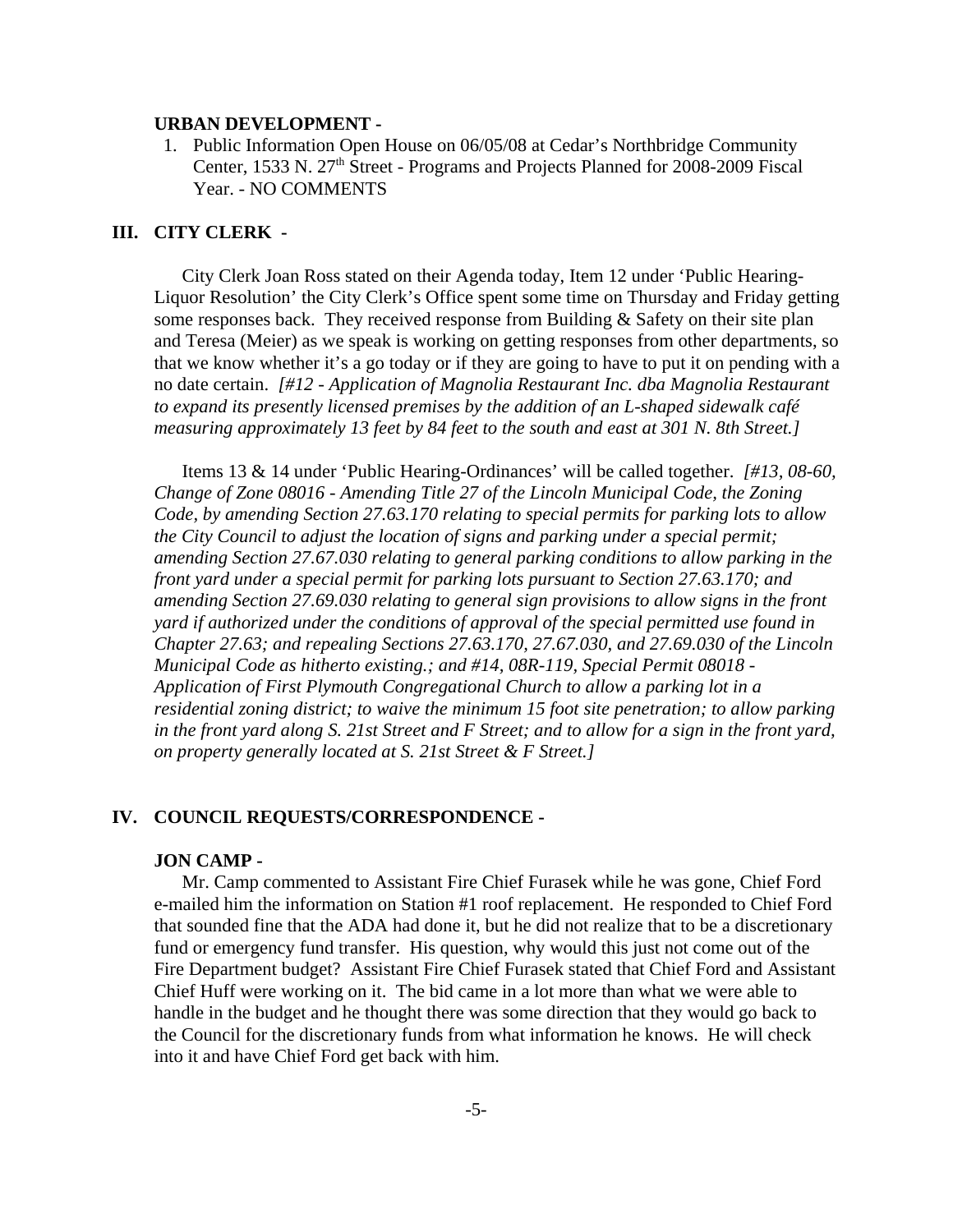**JONATHAN COOK -** No Comments

**DOUG EMERY -** No Comments

**DAN MARVIN -** No Comments

**JOHN SPATZ -** No Comments

**KEN SVOBODA -** No Comments

**ROBIN ESCHLIMAN -** No Comments

#### **V. MISCELLANEOUS -**

- \*1. E-Mail from Shannon McGovern RE: Examples Given for Funding New Jail with Racing Facility. - NO COMMENTS
- \*2. Letter from Judy Halstead, Lincoln Action Program RE: Resignation of Executive Director Sue Hinrichs (Delivered to Council Members on 05/19/08, a.m., Prior to Meetings). - NO COMMENTS
- \*3. InterLinc Correspondence from Kaylene Martin RE: Before and After School, and Other Programs, Being Eliminated. - NO COMMENTS
- \*4. InterLinc Correspondence from George Buckner RE: Have Option of Receiving or Declining to Receive Phone Books. - NO COMMENTS

#### **Received Week of June 2, 2008**

- 1. E-Mail from Joan Anderson RE: Community Learning Centers Provide Activities and Education for Parents and Children. Very Sad to Hear City Funding May Be Cut. - NO COMMENTS
- 2. E-Mail from Shannon McGovern RE: Jail Financing. NO COMMENTS

# **ADDENDUM - (JUNE 2nd)**

#### **I. MAYOR -**

1. NEWS ADVISORY - RE: Mayor Beutler's Public Schedule Week of May 31 through June 6, 2008 - Schedule subject to change. - NO COMMENTS